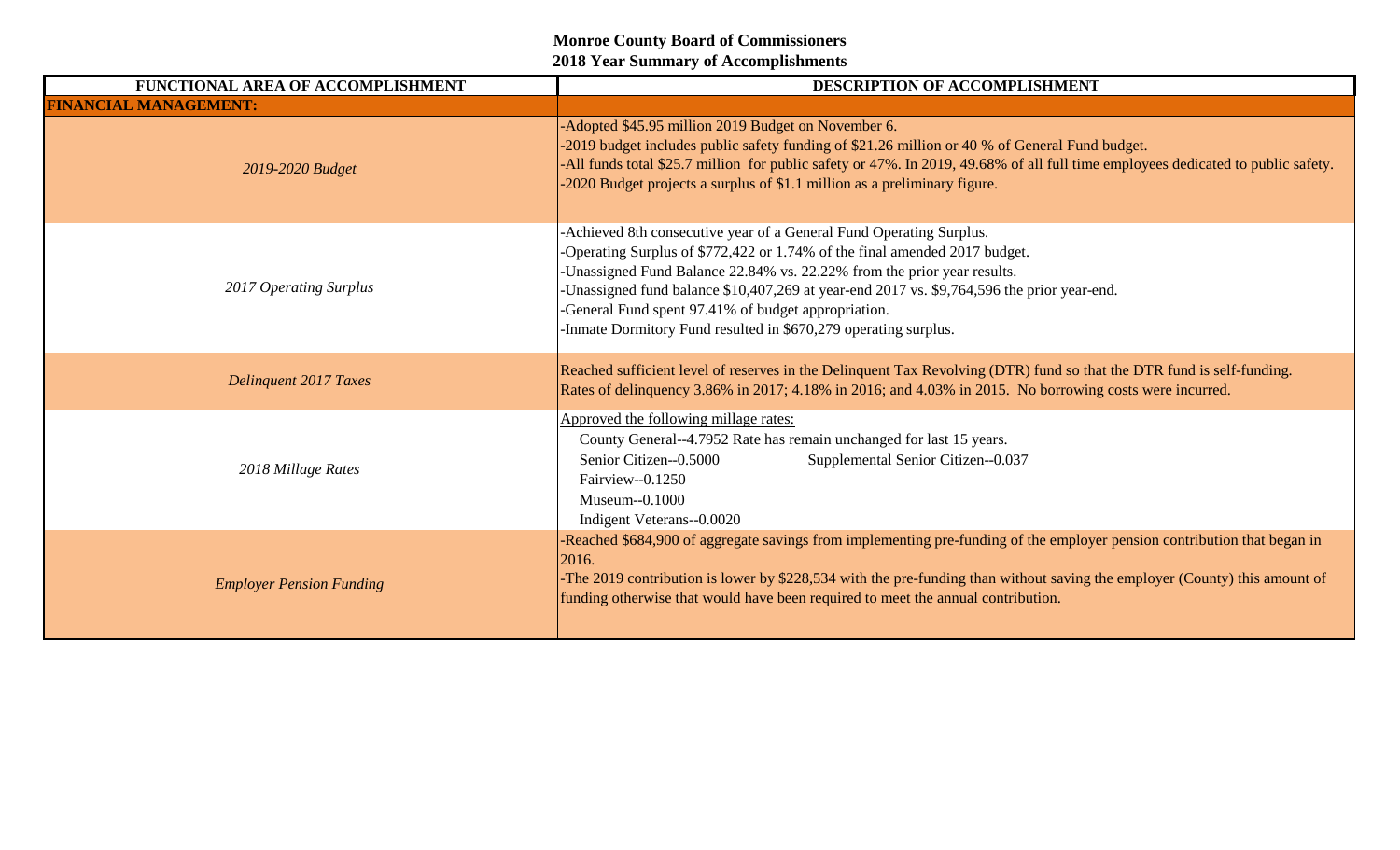| FUNCTIONAL AREA OF ACCOMPLISHMENT                                                 | <b>DESCRIPTION OF ACCOMPLISHMENT</b>                                                                                                                                                                                                                                                                                                                                                                                                                                                                                                                                                                                                                                                                                                                                                                   |
|-----------------------------------------------------------------------------------|--------------------------------------------------------------------------------------------------------------------------------------------------------------------------------------------------------------------------------------------------------------------------------------------------------------------------------------------------------------------------------------------------------------------------------------------------------------------------------------------------------------------------------------------------------------------------------------------------------------------------------------------------------------------------------------------------------------------------------------------------------------------------------------------------------|
| Retiree Health Care                                                               | -Funded ratio of RHC improved to 42.5% based on 12/31/2017 actuarial valuation with 5.5% discount rate.<br>Funded ratio up 15.6% points over 10 year period. Market value of trust projected at \$57.5 million by year-end 2018.<br>-Prepared and filed OPEB report under PA 202 for RHC Plan.<br>-Submitted supplemental request to waive under-funded status.<br>-Adopted amendments to RHC Trust to provide for the comingling of funds and cost sharing between County, Road<br>Commission, Mental Health Authority & County Agency.<br>-Road Commission & Mental Health save \$40,000 of investment consulting fees and administrative tasks. Market value of<br>comingled funds projected at \$65 million at year end.                                                                           |
| <b>Board Governance</b>                                                           | Completed annual review of Board of Commissioners By-Laws and approved amendments February 20, 2018.                                                                                                                                                                                                                                                                                                                                                                                                                                                                                                                                                                                                                                                                                                   |
| <b>Bond Rating/Financing</b>                                                      | Moody's Investor Service reviewed and reaffirmed the County's credit rating of Aa2 and Standard & Poors remains at AA.<br>Moody's noted:<br>-County rating equivalent to median rating of US counties.<br>-Credit positive factors of robust financial position, extensive tax base & healthy wealth and income profile.<br>-Debt burden of County extremely small $&$ a credit strength.<br>-Credit negative is Pension liability that is unfavorable $\&$ significantly above US Counties median.<br>Board provided County's full faith & credit backing of financing \$12 million for Bedford and \$2 million for S. Rockwood<br>sewerage treatment plant upgrades in April.<br>Board provided 2nd financing and full faith credit backing of additional \$12 million for Bedford plant in October. |
| Child Care Fund and Fund 264 (Federally Forfeited Property)<br>2017 fund deficits | Created deficit elimination plans for Michigan Treasury and successfully eliminated the fund deficits from fiscal year 2017.                                                                                                                                                                                                                                                                                                                                                                                                                                                                                                                                                                                                                                                                           |
| <b>EMPLOYEE RELATIONS:</b>                                                        |                                                                                                                                                                                                                                                                                                                                                                                                                                                                                                                                                                                                                                                                                                                                                                                                        |
| <b>Collective Bargaining</b>                                                      | Reached Agreements with the following employee groups:<br>TPOAM-General covering 94 employees.<br>TPOAM, District Court Probation Officers covering 7 employees.<br>TPOAM Youth Center Therapists covering 2 employees.<br>POAM Assistant Prosecutors covering 11 employees                                                                                                                                                                                                                                                                                                                                                                                                                                                                                                                            |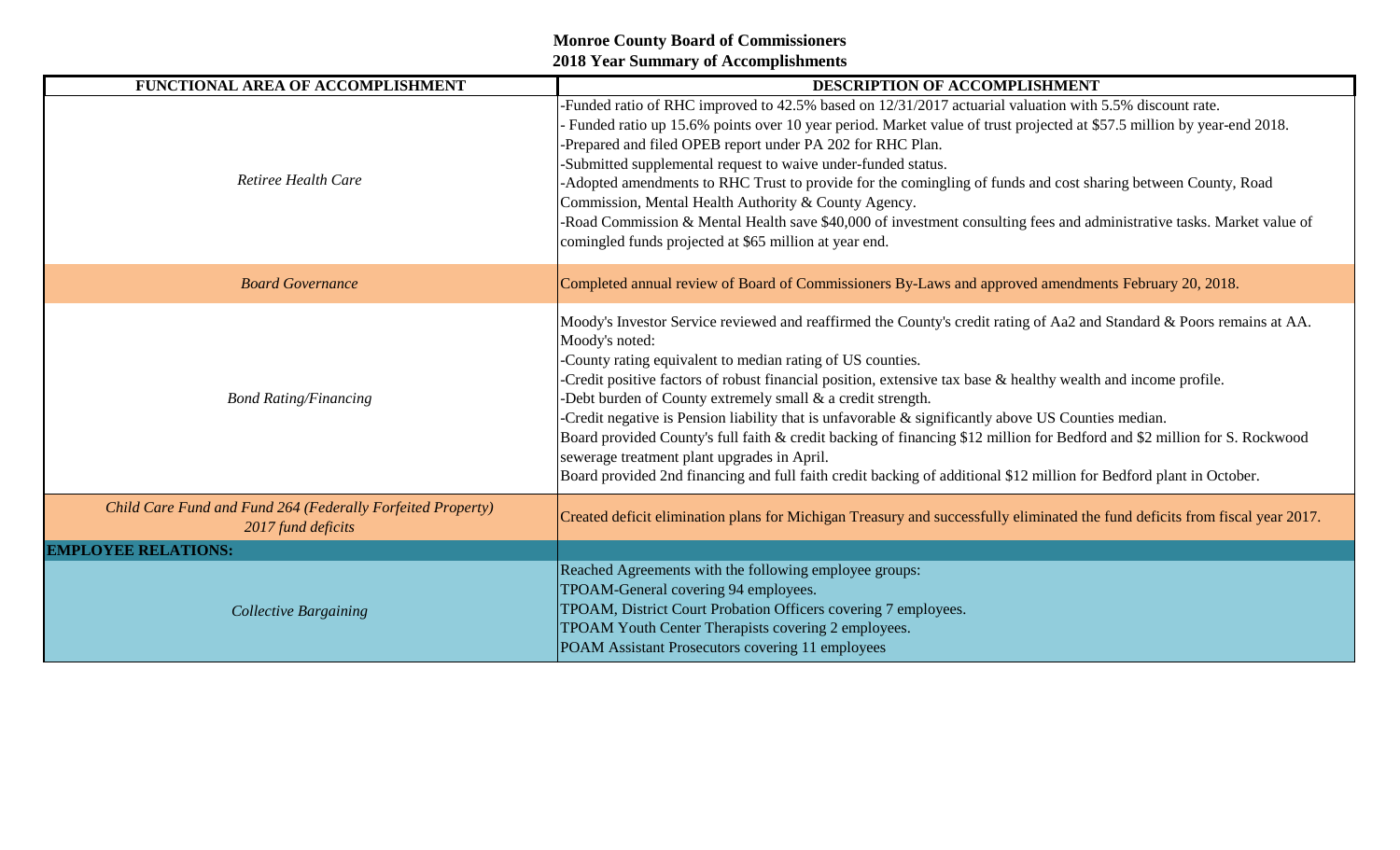| FUNCTIONAL AREA OF ACCOMPLISHMENT    | DESCRIPTION OF ACCOMPLISHMENT                                                                                                                                                                                                                                                                                                                                                                                                                                                                                                                                                                                                                                                                                                                                                                                                                                                                                                                                                                                                                                                                                                                                                                                                                            |
|--------------------------------------|----------------------------------------------------------------------------------------------------------------------------------------------------------------------------------------------------------------------------------------------------------------------------------------------------------------------------------------------------------------------------------------------------------------------------------------------------------------------------------------------------------------------------------------------------------------------------------------------------------------------------------------------------------------------------------------------------------------------------------------------------------------------------------------------------------------------------------------------------------------------------------------------------------------------------------------------------------------------------------------------------------------------------------------------------------------------------------------------------------------------------------------------------------------------------------------------------------------------------------------------------------|
| <b>Wellness Day Program</b>          | -Sponsored day-long health and wellness day for employees and retirees on September 27, 2018 with the theme of "Take<br>Control of Your Health and Wealth".<br>Included:<br>Retirement planning, financial services, healthy activities and flu shots as part of the day's events.<br>Attendance of 260 for largest count since Wellness Days began.<br>In the weeks prior to the event, HR visited every office education employees on health care plan benefits enhancements.<br>Starting January 1, 2019 employees and spouses covered by County's health insurance eligible to earn cash incentives \$75 for<br>an annual physical and \$50 by completing on-line health assessment.                                                                                                                                                                                                                                                                                                                                                                                                                                                                                                                                                                 |
| Training                             | Cyber training--With the volume of hacking and other malware and computer viruses, continued to provide increasing amounts<br>of training for employees to understand the importance of protecting data and our networks. Continued these efforts in 2018 as<br>a part of our overall loss control program that includes cyber coverage for data breach and remediation efforts should a loss or<br>claim occur.<br>-Freedom of Information Act Training--Attorney Carlito Young conducted training for approximately 20 employees who<br>regularly respond to Michigan Freedom of Information Act requests with training goal to support compliance.<br>-Active Shooter Response Training ALICE Training: Along with HR, Sheriff's Office personnel conducted ALICE training<br>(Alert, Lockdown, Inform, Counter, Evacuate) beginning in the Courthouse. The training was approximately 3 hours and was<br>part classroom and part field training.<br>-Conducted training for CPR & AED for 55 employees who became certified. Also, trained in MCANS alert notifications.<br>-Sponsored Mental Health First Aid training for employees conducted by Monroe Mental Health Authority and participants<br>earned mental health first aid certifications. |
| <b>Organizational Restructurings</b> | Continued work throughout 2018 converting database for payroll and HR systems to new application software. Full scale testing<br>of payroll system with dual payrolls on legacy $\&$ new systems in December 10.<br>-Restructured Planning Department and combined leadership with Commission on Aging under Community Engagement<br>Director. Restructuring provides \$50,000 annually in savings to be redirected into GIS funding program.<br>-Probate Court reorganization plan combined leadership of Probate Court and Youth Center and created (2) additional intensive<br>probation officers from juvenile probation officers. All changes covered in budget and produced annual savings of between<br>\$26,395-\$40,610.                                                                                                                                                                                                                                                                                                                                                                                                                                                                                                                        |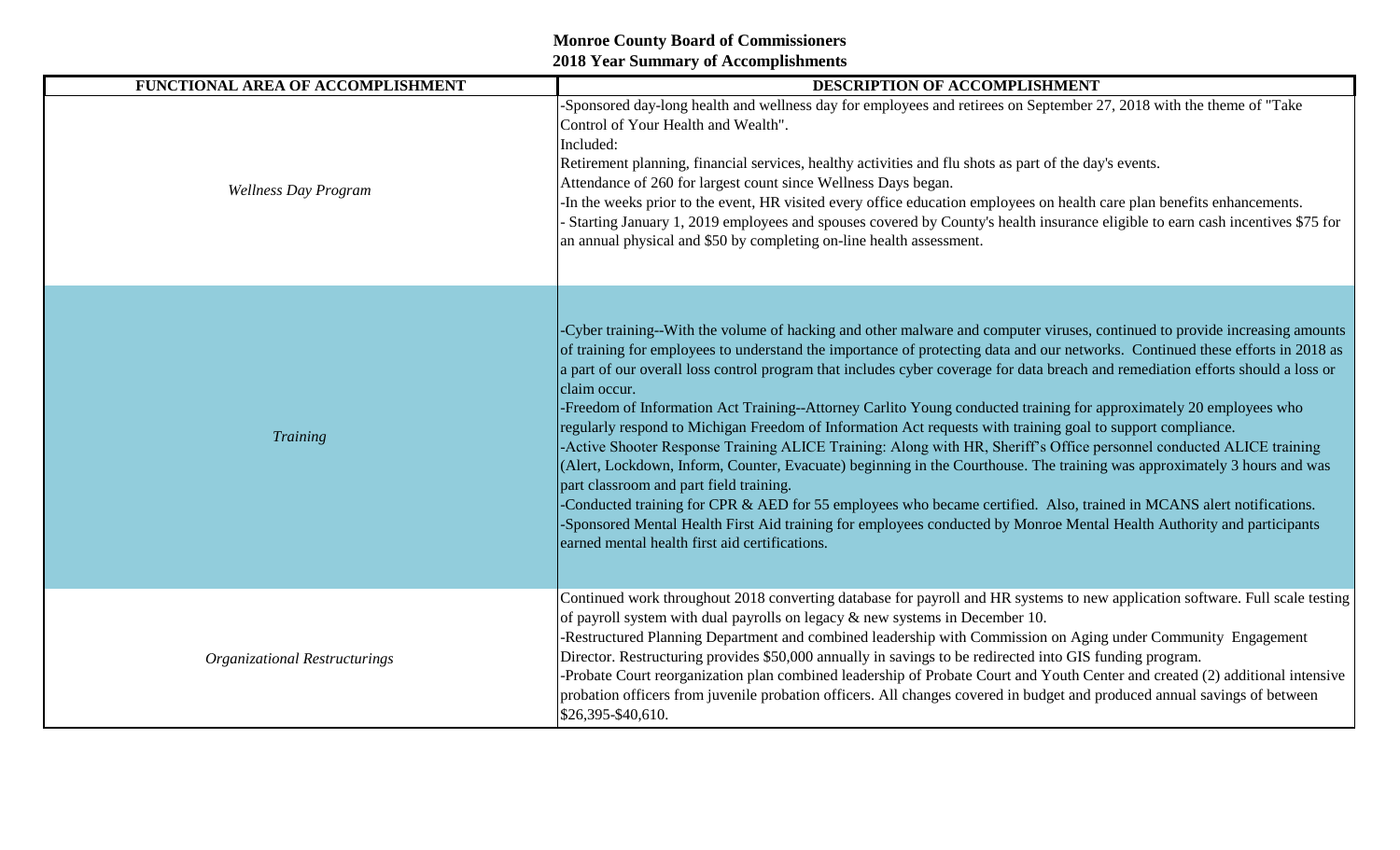# **Monroe County Board of Commissioners**

**2018 Year Summary of Accomplishments**

| FUNCTIONAL AREA OF ACCOMPLISHMENT                                  | DESCRIPTION OF ACCOMPLISHMENT                                                                                                                                                                                                                                                                                                                                                                                                                                                                                                                                                                                                                                                                            |
|--------------------------------------------------------------------|----------------------------------------------------------------------------------------------------------------------------------------------------------------------------------------------------------------------------------------------------------------------------------------------------------------------------------------------------------------------------------------------------------------------------------------------------------------------------------------------------------------------------------------------------------------------------------------------------------------------------------------------------------------------------------------------------------|
| <b>Health Care</b>                                                 | -Health Care Rates will increased by 4.44% in 2019 and is below the E33market comparable rate increase. Puts illustrative<br>health care rates back to levels in 2015.                                                                                                                                                                                                                                                                                                                                                                                                                                                                                                                                   |
| <b>RISK MANAGEMENT:</b>                                            |                                                                                                                                                                                                                                                                                                                                                                                                                                                                                                                                                                                                                                                                                                          |
| Litigation                                                         | -Active count is at five (5); of those cases, two (2) are on appeal by plaintiff after County prevailed in lower court decisions; and<br>two (2) cases are considered more nuisance as cases are in pro per representation.<br>-Continues trend of lowest number of active litigation cases in past 30 years for County.<br>-Workers' compensation claims, expenses and trends at 3 year low and historically below County average.<br>-2018 property & liability budget \$645,000 less overall than actuals incurred in 2007<br>County file suit as Plaintiff in Opioid Litigation--Summons & Complaint filed on January 22 by the Miller Law Firm against<br>big pharmaceutical. 1,200 page complaint. |
| <b>INTERGOVERNMENTAL:</b>                                          |                                                                                                                                                                                                                                                                                                                                                                                                                                                                                                                                                                                                                                                                                                          |
| <b>DTE</b>                                                         | County joins leadership team on tax appeal defense and hosted two (2) public meetings of local taxing jurisdiction governing<br>boards and community.<br>All efforts focused on defending action by DTE after filing property tax appeal with MTT on May 29, 2018 for Monroe Power<br>Plant and Fermi II seeking \$27.3 of reduced local property taxes. Approximately a 60% reduction.                                                                                                                                                                                                                                                                                                                  |
| <b>Health Department</b>                                           | The State of Michigan awarded accreditation to the Public Health Department. Received funding in the amount of \$98,500 from<br>the State of Michigan for Hepatitis A vaccine. DEQ approved the Solid Waste Management Plan.                                                                                                                                                                                                                                                                                                                                                                                                                                                                             |
| Monroe County, Historical Society and City of Monroe Land Transfer | Deeds recorded in the Register of Deeds Office finalizing the land transfers between the County, City of Monroe and Historical<br>Society. Supports City matching grant efforts for River Raisin Corridor East Redevelopment Plan and County vision for North<br>Custer Site development.<br>The Museum has updated the master plan for the North Custer site (Territorial Park) and presented an executive summary of the<br>master plan to the Board. Site improvements will begin over the 2018-19 winter.                                                                                                                                                                                            |
| <b>Historical Commission Local Grants</b>                          | Provided from Museum millage, outreach support funding for three (3) grants to local history organizations totaling \$17,250.                                                                                                                                                                                                                                                                                                                                                                                                                                                                                                                                                                            |
| Michigan Indigent Defense Commission                               | The Michigan Indigent Defense Commission (MIDC) approved the County's corresponding plan of implementation. Plan must<br>be implemented by June 30, 2019.                                                                                                                                                                                                                                                                                                                                                                                                                                                                                                                                                |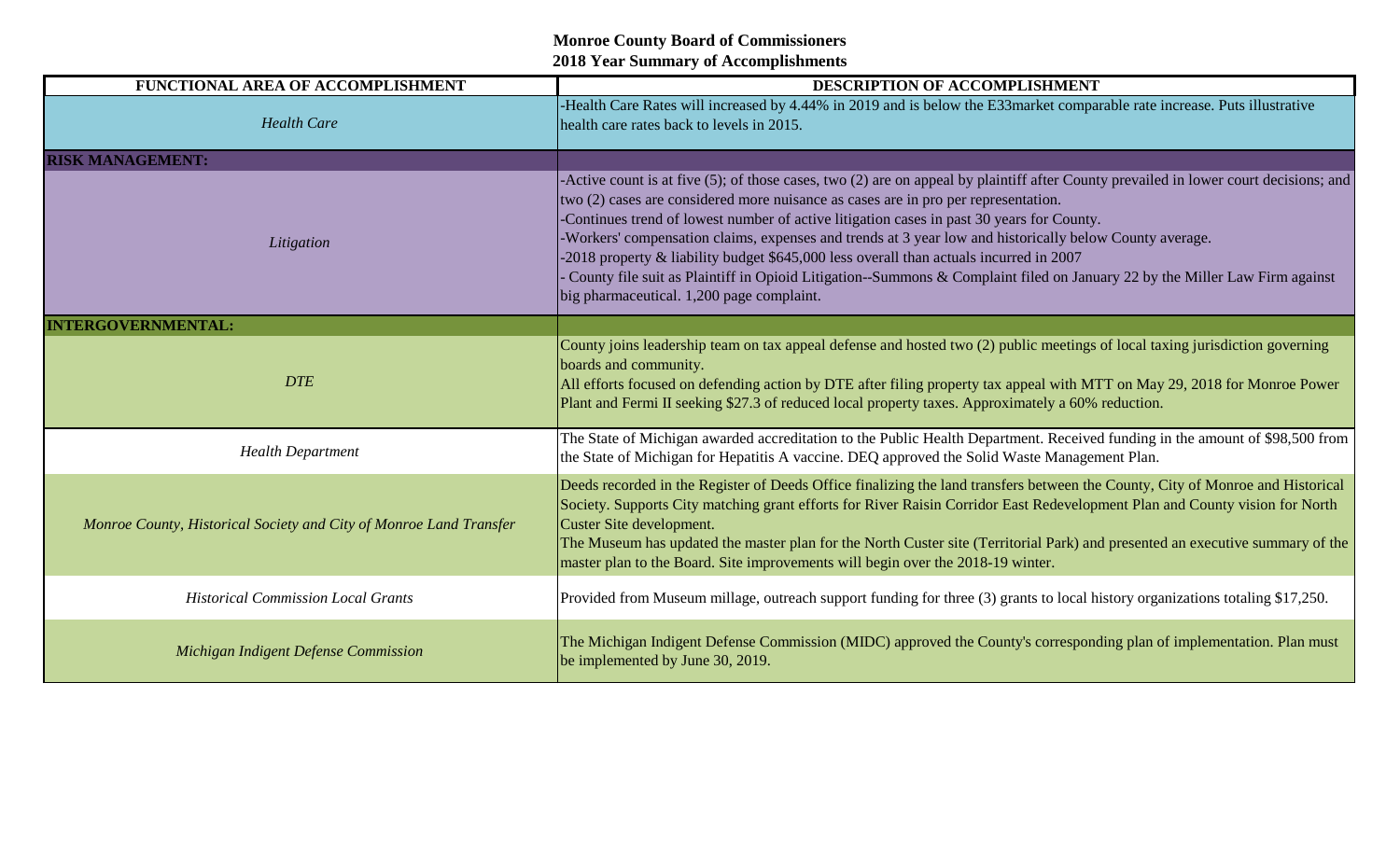| FUNCTIONAL AREA OF ACCOMPLISHMENT  | DESCRIPTION OF ACCOMPLISHMENT                                                                                                                                                                                                                                                                                                                                                                                                                                                                                                                                                                                                                      |
|------------------------------------|----------------------------------------------------------------------------------------------------------------------------------------------------------------------------------------------------------------------------------------------------------------------------------------------------------------------------------------------------------------------------------------------------------------------------------------------------------------------------------------------------------------------------------------------------------------------------------------------------------------------------------------------------|
| Economic Development               | Consumers Energy Foundation awarded \$200,000 grant towards costs of implementing Monroe Link Plan. Covers<br>approximately 40% of plan's cost. Continued enhancement of Economic Development Tools - Including GIS, Parcel Data and<br>Digital Aerial Photography                                                                                                                                                                                                                                                                                                                                                                                 |
|                                    | - Regional Partnership and Collaboration<br>- Sponsorship of Educational Forums<br>- Commissioners and staff active in strategic plan working groups including the plan's 6 pillars for implementation.                                                                                                                                                                                                                                                                                                                                                                                                                                            |
| <b>Central Dispatch</b>            | Voters approved 911 surcharge of up to \$2.00 per month, per device with all funds collected to be used for funding of 911<br>emergency telephone call answering and dispatch services within Monroe County. The surcharge will take effect on July 1,<br>2019.<br>-On September 28, 2018 the Board approved \$4.1 million purchase of 1,155 new portable $\&$ mobile public safety radios for<br>emergency first responders throughout county. Total negotiated discount of \$1.54 million. County & Treasurer to finance the<br>purchase with 5 year loan reflecting \$323,285 of lower financing cost through County group purchase & financing |
| <b>GRANTS:</b>                     | County awarded \$1,057,322 of Grant Funding in 2018                                                                                                                                                                                                                                                                                                                                                                                                                                                                                                                                                                                                |
| <b>Sheriff Grants</b>              | \$14,769 Edward Byrne Memorial Justice Grant (JAG) FY2017 from Bureau of Justice Assistance.<br>\$50,000 Traffic Enforcement Grant, FY 2019 from Office of Highway Safety Planning.<br>\$282,536 Secondary Road Patrol and Traffic Accident Prevention Program (SRP) Grant FY 2019--\$129,975 from Office of<br>Highway Safety Planning.<br>\$385 MMRMA RAP Grant for assistance in paying for Disciplinary Investigations training                                                                                                                                                                                                                |
| <b>Community Corrections Grant</b> | \$282,722 Community Corrections grant awarded. County programs were awarded additional \$8,000 to assist in 4 programs.                                                                                                                                                                                                                                                                                                                                                                                                                                                                                                                            |
| Jail Mental Health Diversion       | \$33,000 through Monroe County Community Mental Health to provide psychiatric services to inmates in County Jail                                                                                                                                                                                                                                                                                                                                                                                                                                                                                                                                   |
| <b>First District Court</b>        | \$150,000 operational grant awarded from the State Court Administrators Office for the Monroe County Mental Health Recovery<br><b>Court-District Court</b><br>\$35,000 from the State Court Administrators Office for continued programs for the Veteran's Treatment Court                                                                                                                                                                                                                                                                                                                                                                         |
| <b>MMRMA</b> Grant Funding         | ProQA medical software for Central Dispatch funded in amount of \$10,000. The MMRMA funding combined with 2018 Capital<br>Improvement Funding. Training in December 2018 for implementation.                                                                                                                                                                                                                                                                                                                                                                                                                                                       |
| <b>MDEQ</b>                        | Scrap Tire Cleanup Grant between DEQ and Monroe County in the amount of \$16,000.                                                                                                                                                                                                                                                                                                                                                                                                                                                                                                                                                                  |
| <b>Facilities</b>                  | \$100,000 Michigan Economic Development Corporation grant for Paula's House roof, furnaces and windows.                                                                                                                                                                                                                                                                                                                                                                                                                                                                                                                                            |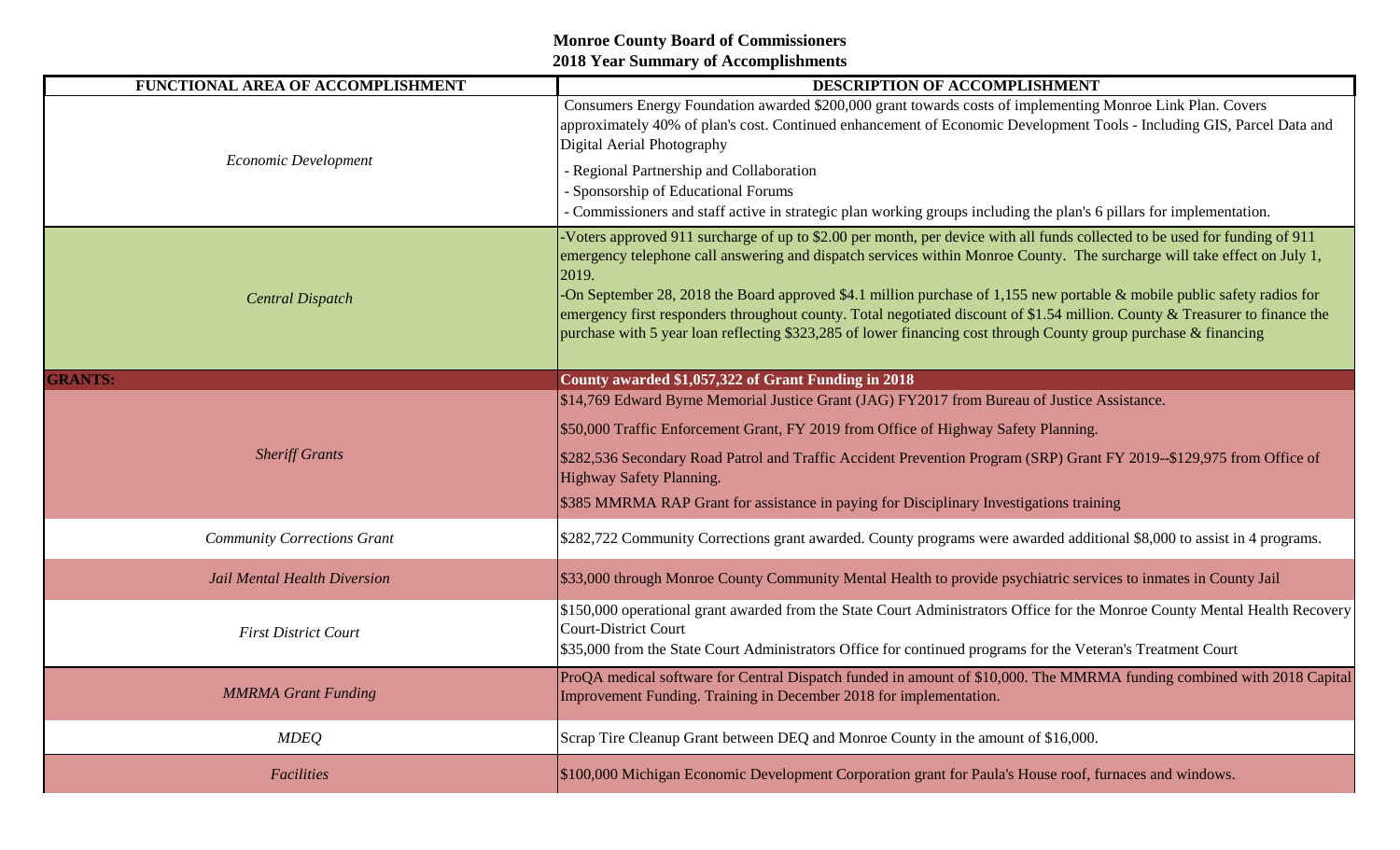| FUNCTIONAL AREA OF ACCOMPLISHMENT   | DESCRIPTION OF ACCOMPLISHMENT                                                                                                                                                                                                                                                                                                                                                                                                                                                                                                                                                                                                                                                                                                                                                                                                                                                                                                                                                                                                                                                                                                                                                                                                                                                                                                                                                                                                                                                                                                                                                                                                                                                                                                      |
|-------------------------------------|------------------------------------------------------------------------------------------------------------------------------------------------------------------------------------------------------------------------------------------------------------------------------------------------------------------------------------------------------------------------------------------------------------------------------------------------------------------------------------------------------------------------------------------------------------------------------------------------------------------------------------------------------------------------------------------------------------------------------------------------------------------------------------------------------------------------------------------------------------------------------------------------------------------------------------------------------------------------------------------------------------------------------------------------------------------------------------------------------------------------------------------------------------------------------------------------------------------------------------------------------------------------------------------------------------------------------------------------------------------------------------------------------------------------------------------------------------------------------------------------------------------------------------------------------------------------------------------------------------------------------------------------------------------------------------------------------------------------------------|
| <b>Emergency Management</b>         | $\frac{1572,127}{2}$ from UASI to fund one intelligence analyst position & \$44,081 for planner activities<br>\$266,471 from UASI (FY 2017) for local initiatives                                                                                                                                                                                                                                                                                                                                                                                                                                                                                                                                                                                                                                                                                                                                                                                                                                                                                                                                                                                                                                                                                                                                                                                                                                                                                                                                                                                                                                                                                                                                                                  |
| <b>OPERATIONS:</b>                  |                                                                                                                                                                                                                                                                                                                                                                                                                                                                                                                                                                                                                                                                                                                                                                                                                                                                                                                                                                                                                                                                                                                                                                                                                                                                                                                                                                                                                                                                                                                                                                                                                                                                                                                                    |
| <b>Presentations/Annual Reports</b> | Board scheduled and received multiple presentations and reports from County agencies, offices and community partners as part<br>of its overall governance and oversight duties. Honored many citizens and organizations with Resolutions and Tributes for their<br>contributions to the overall quality of life in Monroe County. State Senator & Representatives were invited to speak on matters<br>before the legislature in 2018.                                                                                                                                                                                                                                                                                                                                                                                                                                                                                                                                                                                                                                                                                                                                                                                                                                                                                                                                                                                                                                                                                                                                                                                                                                                                                              |
| Facilities                          | -Jail Parking Lot Lighting Upgrade--The back pole mounted parking lot lights were replaced with LED fixtures.<br>-Jail Hot Water Tank Replacement Project--The original 1,600-gallon horizontal hot water tank replaced. Installed two (2) new<br>500-gallon vertical units.<br>-Expanded Dog Run at Animal Control<br>-Courthouse Lighting: Upgraded the exterior sidewalk pole lights with LED fixtures.<br>-Health Exterior Lighting: The exterior parking lot light poles and fixtures replaced at the Public Health facility. The new<br>fixtures are LED and the poles are 5 feet taller than the old poles in use since 1978.<br>-Courtroom Technology Upgrades--The State Supreme Court funded the upgrade of new video monitors, cameras and voice<br>polycom units. Provided through grant funding from the Supreme Court<br>-Courthouse roof replaced.<br>-Stoner Kemmerling Building roof replaced.<br>-Board Dais Flooring Replaced.<br>-Paula's House Improvements--The roof replaced along with all flashing, gutters and downspouts for the new roof area; four (4)<br>new furnaces installed; 47 windows in progress of replacement.<br>-Inmate Dormitory Door Replacement--Secure interior doors at Dormitory facility replaced to maintain security and safety.<br>-Backup Generator installed at New Emergency Storage Facility: Funded under an Urban Area Security Initiative grant.<br>-Replaced interior security doors at Inmate Dormitory Facility.<br>-After issuing RFP and detailed vendor proposal reviews, selected firm to supply hardware and technical expertise to upgrade<br>Count information technology infrastructure projected to meet needs for next 10 years at total cost of \$720,150. |
| Emergency Management Exercise - EMD | Conducted two drills and a full scale graded exercise on August 28 for the County emergency response to nuclear power plant<br>event. The exercise met criteria for passing grade. Conducted local medical/hospital community emergency event and<br>satisfactorily meet drill's goals.                                                                                                                                                                                                                                                                                                                                                                                                                                                                                                                                                                                                                                                                                                                                                                                                                                                                                                                                                                                                                                                                                                                                                                                                                                                                                                                                                                                                                                            |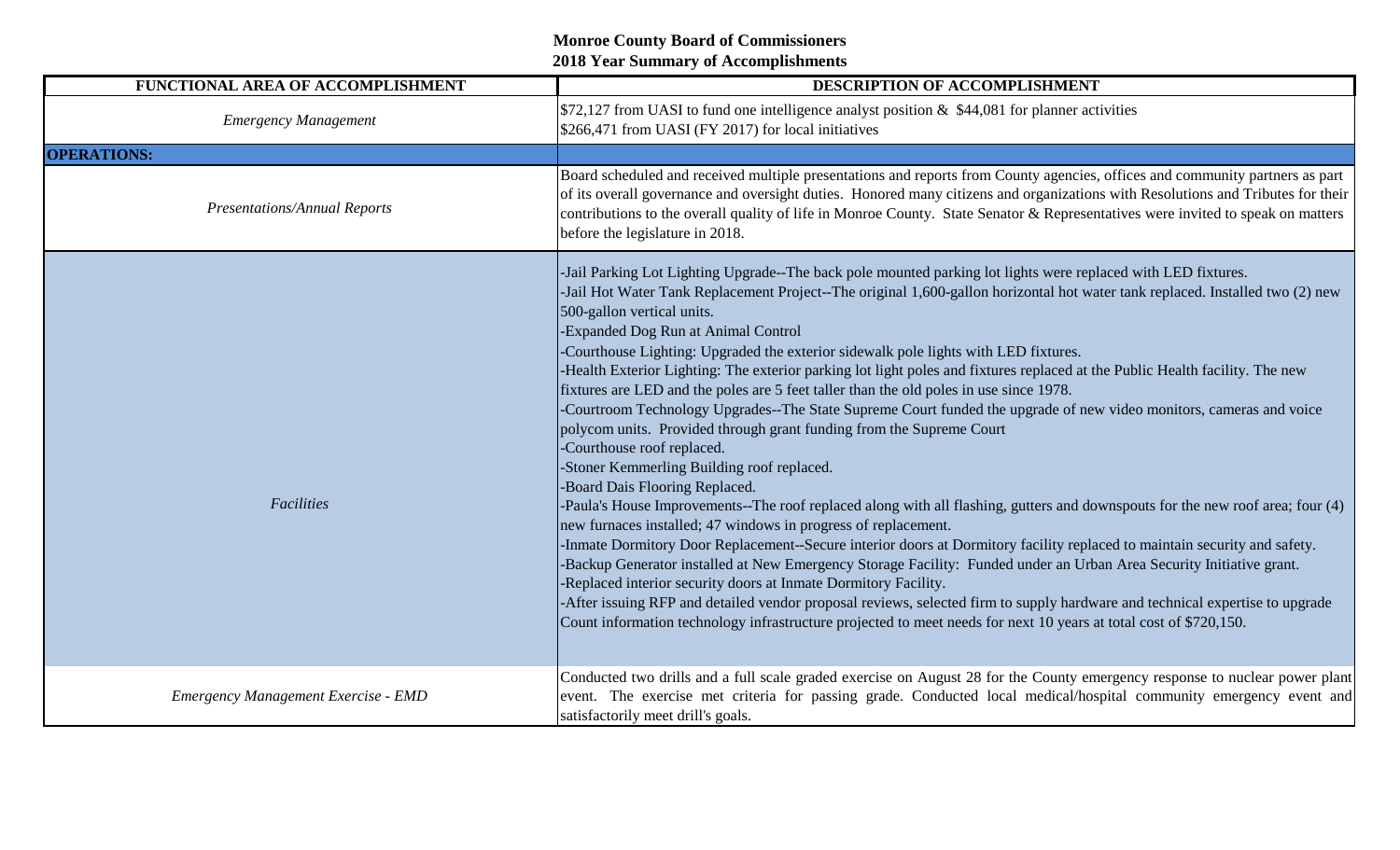| FUNCTIONAL AREA OF ACCOMPLISHMENT                    | DESCRIPTION OF ACCOMPLISHMENT                                                                                                                                                                                                                                                                                                                                                                                                                                     |
|------------------------------------------------------|-------------------------------------------------------------------------------------------------------------------------------------------------------------------------------------------------------------------------------------------------------------------------------------------------------------------------------------------------------------------------------------------------------------------------------------------------------------------|
| <b>COMMUNITY OUTREACH:</b>                           |                                                                                                                                                                                                                                                                                                                                                                                                                                                                   |
| <b>Substance Abuse Prevention Efforts</b>            | Sponsored five (5) Drug Take Back Events and collected 179.5 pounds and 5,530 units of prescription medication safely in<br>2018. Cumulative of all Take Back Events and Red Med Box program in 2018 was 2,551 pounds.                                                                                                                                                                                                                                            |
| Community Recycling Programs/Results-Solid Waste     | Household Hazardous Waste Collection with 237 pounds collected.<br>Tire Recycling with 1,193 tires collected.<br>Electronic Waste with 220,685 pounds collected.<br>Paper Shredding with 14,340 pounds collected.<br>Battery Recycling with 5,411 pounds collected.                                                                                                                                                                                               |
| <b>Monroe Statue</b>                                 | The Community Foundation of Monroe County placed \$10,000 into an endowed fund to help the County fund expenses related<br>to maintenance and upkeep of the statue.                                                                                                                                                                                                                                                                                               |
| <b>Parks and Recreation</b>                          | 5 Year Recreation Plan updated by County Parks and Recreation Commission & Board of Commissioners.                                                                                                                                                                                                                                                                                                                                                                |
| <b>Sheriff Department</b>                            | -Entered into a 3 year agreement with Whiteford Agricultural Schools for a School Resource Officer<br>-Entered into a 3 year agreement with Bedford Public Schools for a School Resource Officer<br>-Through extensive dialogue with Bedford Township, the County and Bedford Township agreed to a new local unit law<br>enforcement contract ensuring continued 35 plus year partnership and maintaining Sheriff Deputies working on the local unit<br>contract. |
| 2017-2018 Board Goal Attainment                      | 93.5% of the Board's Goals are completed or being implemented.<br>Two goals are deferred or moved forward to 2019 for completion.                                                                                                                                                                                                                                                                                                                                 |
| <b>Monroe County Board of Commissioners</b>          | <b>Committees and Sub-Committee Assignments</b>                                                                                                                                                                                                                                                                                                                                                                                                                   |
| J. Henry Lievens, Chairman--Representing District 9  | Hall of Fame Task Force, TMACOG Board of Trustees, Retirement Board                                                                                                                                                                                                                                                                                                                                                                                               |
| Gary Wilmoth, Vice-Chairman--Representing District 7 | Chairman of Operations Committee, Economic Development Corporation, Solid Waste Management Planning, Retiree Health<br>Care Board, MCOP Board                                                                                                                                                                                                                                                                                                                     |
| David Hoffman--Representing District 1               | Operations Committee, Physical Resources Committee, 911 District Board, CCAB, Parks & Recreation                                                                                                                                                                                                                                                                                                                                                                  |
| Mark Brant, Representing District 2                  | Chairman of Physical Resources Committee, Land Bank Authority, Planning Commission                                                                                                                                                                                                                                                                                                                                                                                |
| Dawn Asper, Representing District 3                  | Physical Resources Committee, Mental Health Advisory Council                                                                                                                                                                                                                                                                                                                                                                                                      |